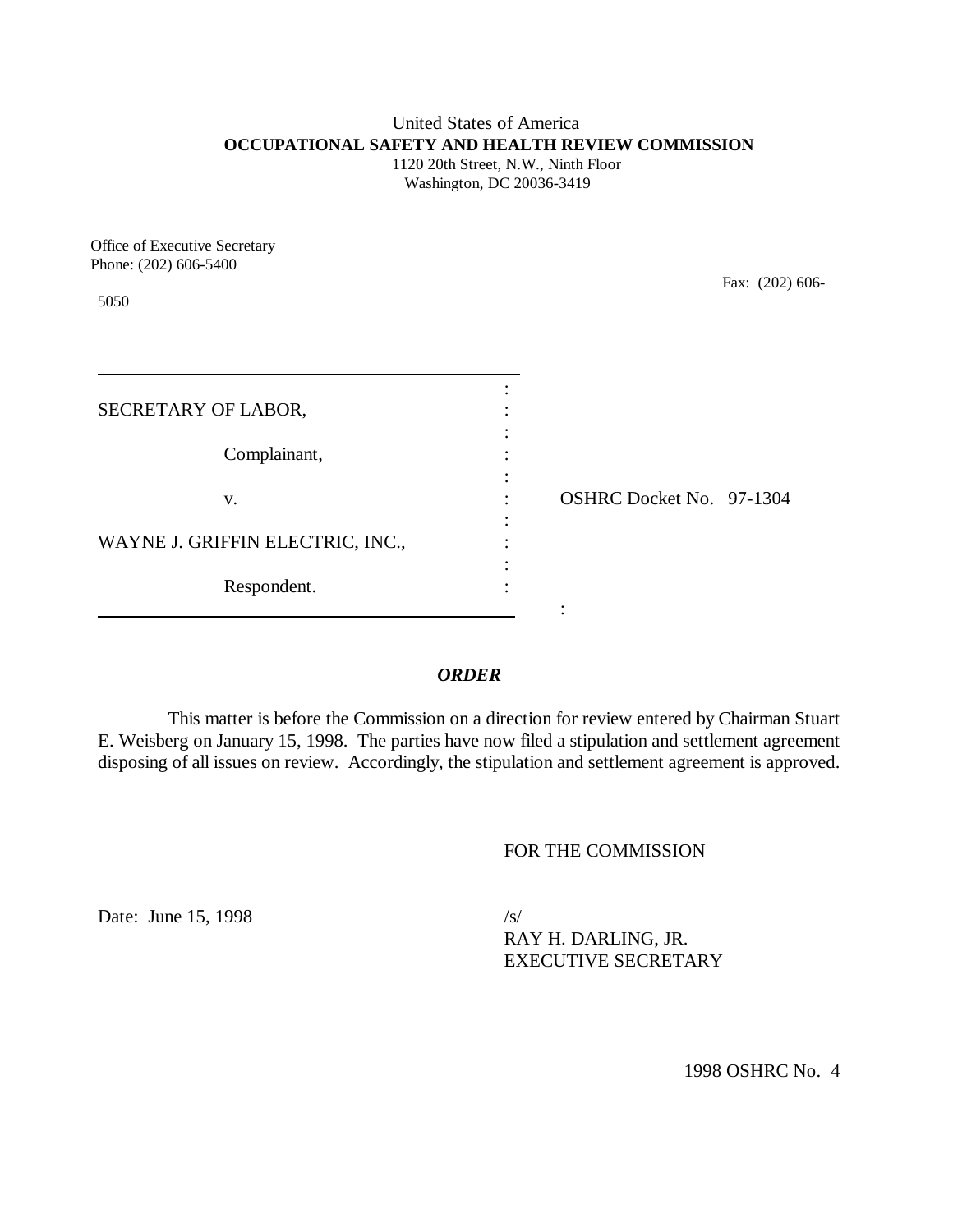#### NOTICE IS GIVEN TO THE FOLLOWING:

Daniel J. Mick Orlando J. Pannocchia Office of the Solicitor, U.S. DOL Room S4004 200 Constitution Ave., N.W. Washington, D.C. 20210

Dion Y. Kohler Jackson, Lewis, Schnitzler & Krupman 1900 Marquis One Tower 245 Peachtree Center Avenue, N.E. Atlanta, GA 30303-1226

Ken S. Welsch Administrative Law Judge Occupational Safety and Health Review Commission 1924 Building - Room 2R90 100 Alabama Street, S.W. Atlanta GA 30303-3104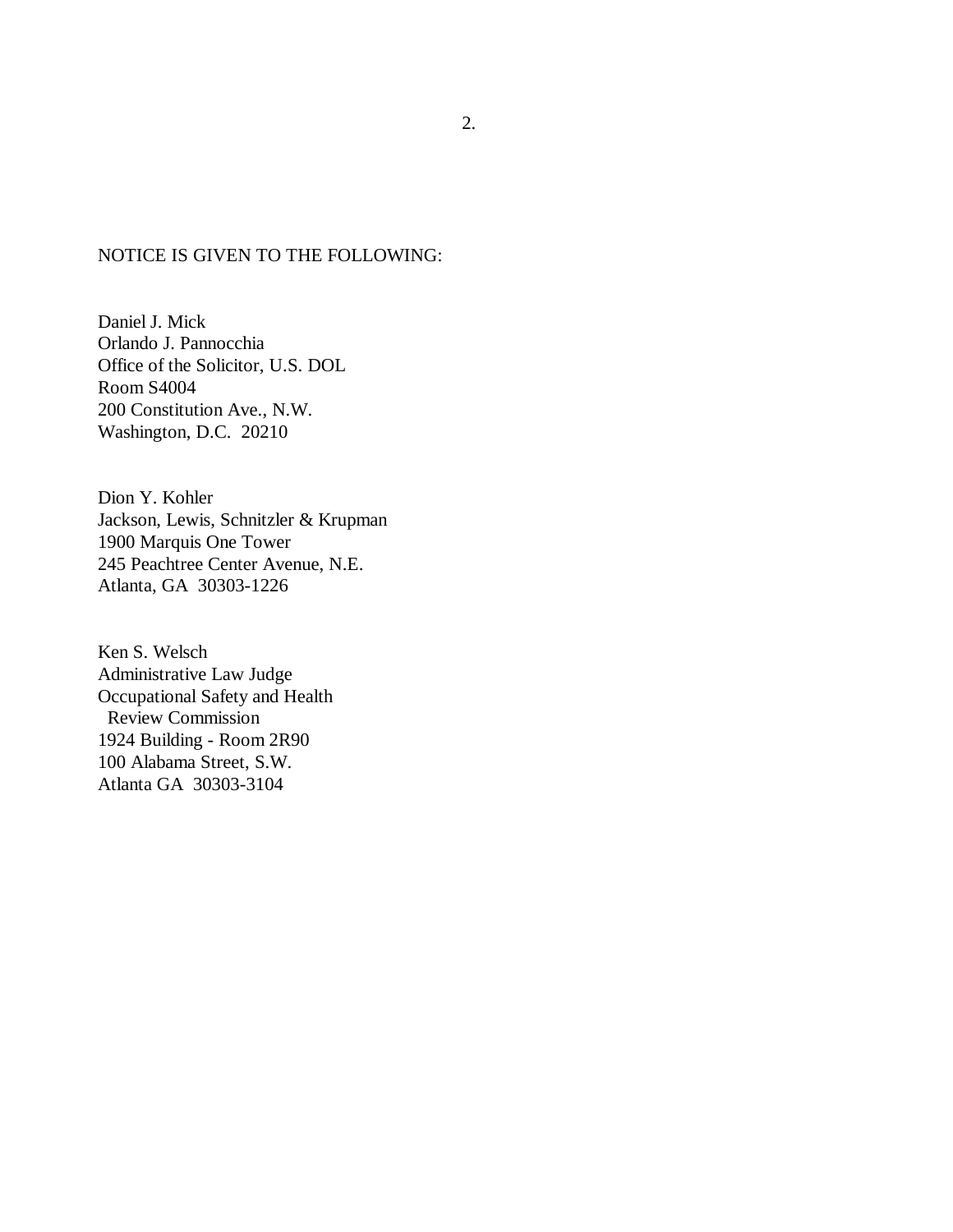# UNITED STATES OF AMERICA OCCUPATIONAL SAFETY AND HEALTH REVIEW COMMISSION

| ALEXIS M. HERMAN,               |  |
|---------------------------------|--|
| SECRETARY OF LABOR,             |  |
| Complainant,                    |  |
|                                 |  |
| v.                              |  |
|                                 |  |
| WAYNE J. GRIFFIN ELECTRIC, INC. |  |
| Respondent.                     |  |
|                                 |  |

 $\overline{a}$ 

: OSHRC Docket No. 97-1304

### **STIPULATION AND SETTLEMENT AGREEMENT**

**I**

The parties have reached agreement on a full and complete settlement and disposition of the issues in this proceeding which are currently pending before the Commission.

It is hereby stipulated and agreed by and between the Complainant, Secretary of Labor, and the Respondent, Wayne J. Griffin Electric, Inc., that:

1. Complainant hereby amends item 1a of Serious Citation 1 to characterize the alleged violation of 29 C.F.R. 1926.404(a) (2) as other-than-serious with no proposed penalty, as found by ALJ Ken Welsch in his November 24, 1997 Decision and Order. Respondent hereby withdraws its notice of contest to said violation as amended.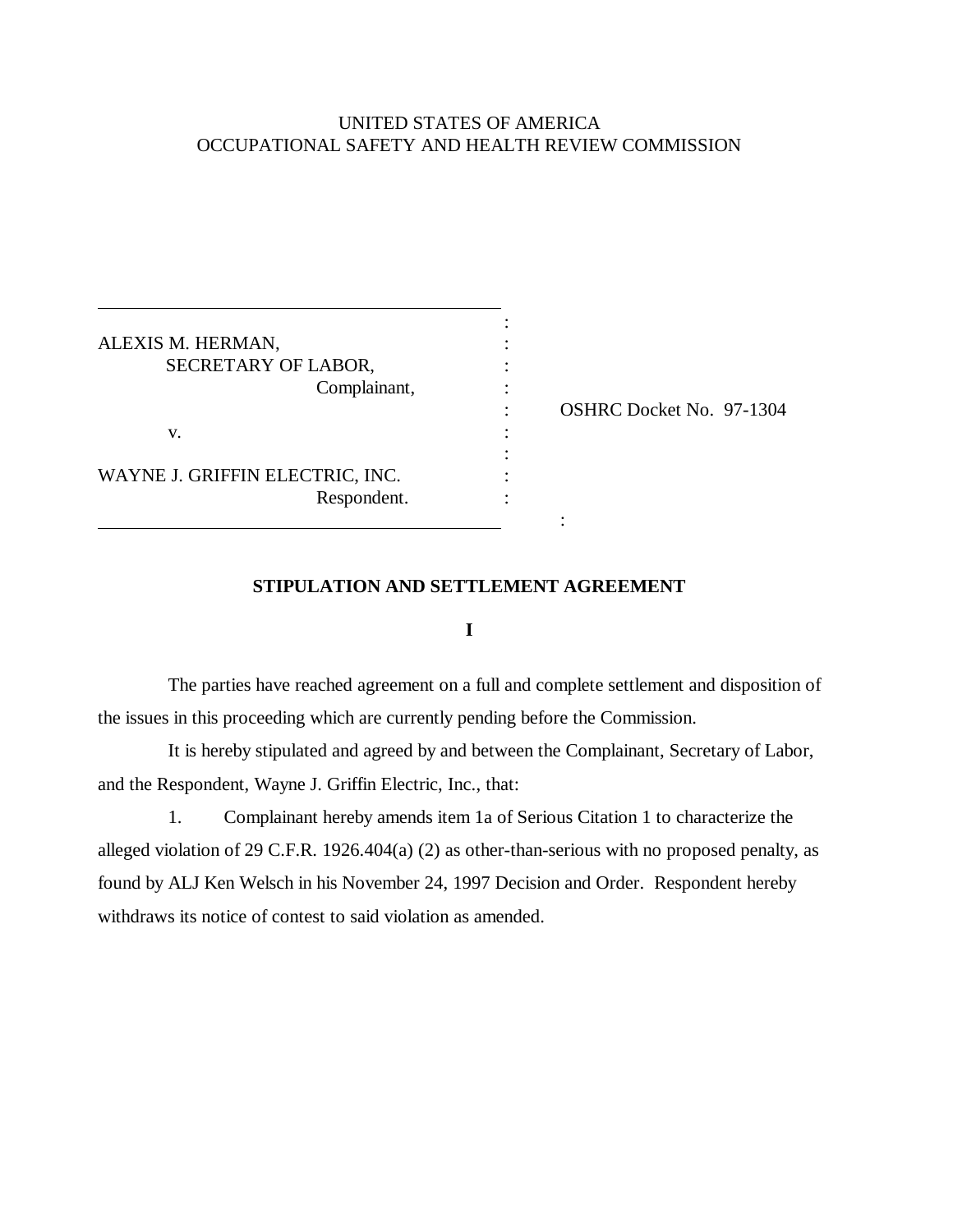2. Complainant hereby withdraws item 1b of Serious Citation 1, alleging a violation of 29 C.F.R. 1926.405(b) (2), issued to respondent and the notification of proposed penalty for that item.

3. Each party agrees to bear its own fees and other expenses incurred by such party in connection with an stage of this proceeding.

4. None of the foregoing agreements, statements, stipulations, or actions taken by Wayne J. Griffin Electric, Inc., shall be deemed an admission by Respondent of the allegations contained in the citations or the complaint herein. The agreement, statements, stipulations, and actions herein are made solely for the purpose of settling this matter economically and amicably and shall not be used for any other purpose, except for subsequent proceedings and matters brought by the Secretary of Labor directly under the provisions of the Occupational Safety and Health (OSH) Act of 1970.

5. Respondent states that there are no authorized representatives of affected employees.

6. The parties agree that this Stipulation and Settlement Agreement is effective upon execution.